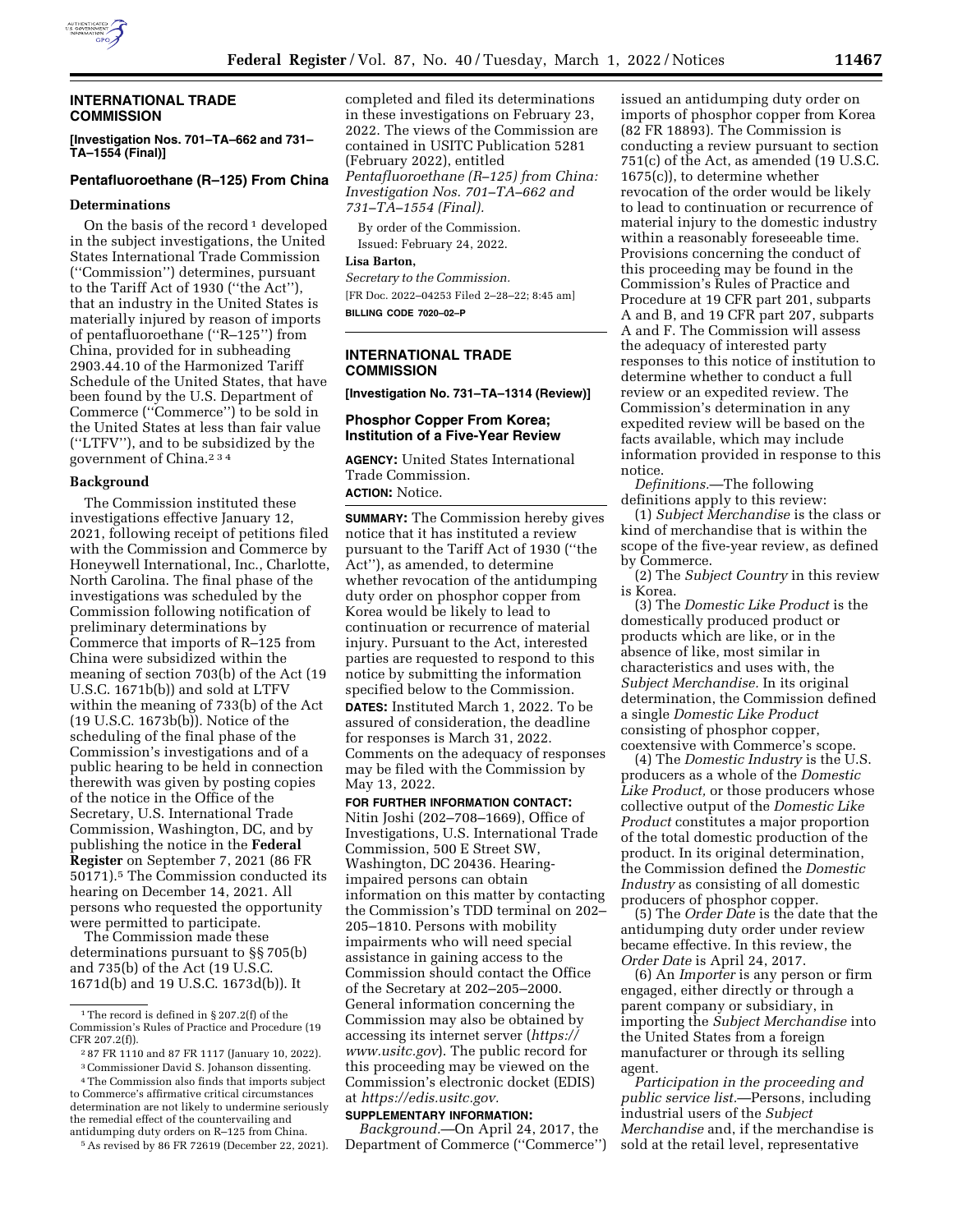consumer organizations, wishing to participate in the proceeding as parties must file an entry of appearance with the Secretary to the Commission, as provided in § 201.11(b)(4) of the Commission's rules, no later than 21 days after publication of this notice in the **Federal Register**. The Secretary will maintain a public service list containing the names and addresses of all persons, or their representatives, who are parties to the proceeding.

Former Commission employees who are seeking to appear in Commission five-year reviews are advised that they may appear in a review even if they participated personally and substantially in the corresponding underlying original investigation or an earlier review of the same underlying investigation. The Commission's designated agency ethics official has advised that a five-year review is not the same particular matter as the underlying original investigation, and a five-year review is not the same particular matter as an earlier review of the same underlying investigation for purposes of 18 U.S.C. 207, the post-employment statute for Federal employees, and Commission rule 201.15(b) (19 CFR 201.15(b)), 79 FR 3246 (Jan. 17, 2014), 73 FR 24609 (May 5, 2008). Consequently, former employees are not required to seek Commission approval to appear in a review under Commission rule 19 CFR 201.15, even if the corresponding underlying original investigation or an earlier review of the same underlying investigation was pending when they were Commission employees. For further ethics advice on this matter, contact Charles Smith, Office of the General Counsel, at 202– 205–3408.

*Limited disclosure of business proprietary information (BPI) under an administrative protective order (APO) and APO service list.*—Pursuant to § 207.7(a) of the Commission's rules, the Secretary will make BPI submitted in this proceeding available to authorized applicants under the APO issued in the proceeding, provided that the application is made no later than 21 days after publication of this notice in the **Federal Register**. Authorized applicants must represent interested parties, as defined in 19 U.S.C. 1677(9), who are parties to the proceeding. A separate service list will be maintained by the Secretary for those parties authorized to receive BPI under the APO.

*Certification.*—Pursuant to § 207.3 of the Commission's rules, any person submitting information to the Commission in connection with this proceeding must certify that the

information is accurate and complete to the best of the submitter's knowledge. In making the certification, the submitter will acknowledge that information submitted in response to this request for information and throughout this proceeding or other proceeding may be disclosed to and used: (i) By the Commission, its employees and Offices, and contract personnel (a) for developing or maintaining the records of this or a related proceeding, or (b) in internal investigations, audits, reviews, and evaluations relating to the programs, personnel, and operations of the Commission including under 5 U.S.C. Appendix 3; or (ii) by U.S. government employees and contract personnel, solely for cybersecurity purposes. All contract personnel will sign appropriate nondisclosure agreements.

*Written submissions.*—Pursuant to § 207.61 of the Commission's rules, each interested party response to this notice must provide the information specified below. The deadline for filing such responses is March 31, 2022. Pursuant to § 207.62(b) of the Commission's rules, eligible parties (as specified in Commission rule 207.62(b)(1)) may also file comments concerning the adequacy of responses to the notice of institution and whether the Commission should conduct an expedited or full review. The deadline for filing such comments is May 13, 2022. All written submissions must conform with the provisions of § 201.8 of the Commission's rules; any submissions that contain BPI must also conform with the requirements of §§ 201.6, 207.3, and 207.7 of the Commission's rules. The Commission's *Handbook on Filing Procedures,* available on the Commission's website at *https:// www.usitc.gov/documents/handbook*\_ *on*\_*filing*\_*procedures.pdf,* elaborates upon the Commission's procedures with respect to filings. Also, in accordance with §§ 201.16(c) and 207.3 of the Commission's rules, each document filed by a party to the proceeding must be served on all other parties to the proceeding (as identified by either the public or APO service list as appropriate), and a certificate of service must accompany the document (if you are not a party to the proceeding you do not need to serve your response).

Please note the Secretary's Office will accept only electronic filings at this time. Filings must be made through the Commission's Electronic Document Information System (EDIS, *https:// edis.usitc.gov*). No in-person paperbased filings or paper copies of any electronic filings will be accepted until further notice.

No response to this request for information is required if a currently valid Office of Management and Budget (''OMB'') number is not displayed; the OMB number is 3117 0016/USITC No. 22–5–519, expiration date June 30, 2023. Public reporting burden for the request is estimated to average 15 hours per response. Please send comments regarding the accuracy of this burden estimate to the Office of Investigations, U.S. International Trade Commission, 500 E Street SW, Washington, DC 20436.

*Inability to provide requested information.*—Pursuant to § 207.61(c) of the Commission's rules, any interested party that cannot furnish the information requested by this notice in the requested form and manner shall notify the Commission at the earliest possible time, provide a full explanation of why it cannot provide the requested information, and indicate alternative forms in which it can provide equivalent information. If an interested party does not provide this notification (or the Commission finds the explanation provided in the notification inadequate) and fails to provide a complete response to this notice, the Commission may take an adverse inference against the party pursuant to § 776(b) of the Act (19 U.S.C. 1677e(b)) in making its determination in the review.

*Information To be Provided in Response to This Notice of Institution:*  As used below, the term ''firm'' includes any related firms.

(1) The name and address of your firm or entity (including World Wide Web address) and name, telephone number, fax number, and Email address of the certifying official.

(2) A statement indicating whether your firm/entity is an interested party under 19 U.S.C. 1677(9) and if so, how, including whether your firm/entity is a U.S. producer of the *Domestic Like Product,* a U.S. union or worker group, a U.S. importer of the *Subject Merchandi*se, a foreign producer or exporter of the *Subject Merchandise,* a U.S. or foreign trade or business association (a majority of whose members are interested parties under the statute), or another interested party (including an explanation). If you are a union/worker group or trade/business association, identify the firms in which your workers are employed or which are members of your association.

(3) A statement indicating whether your firm/entity is willing to participate in this proceeding by providing information requested by the Commission.